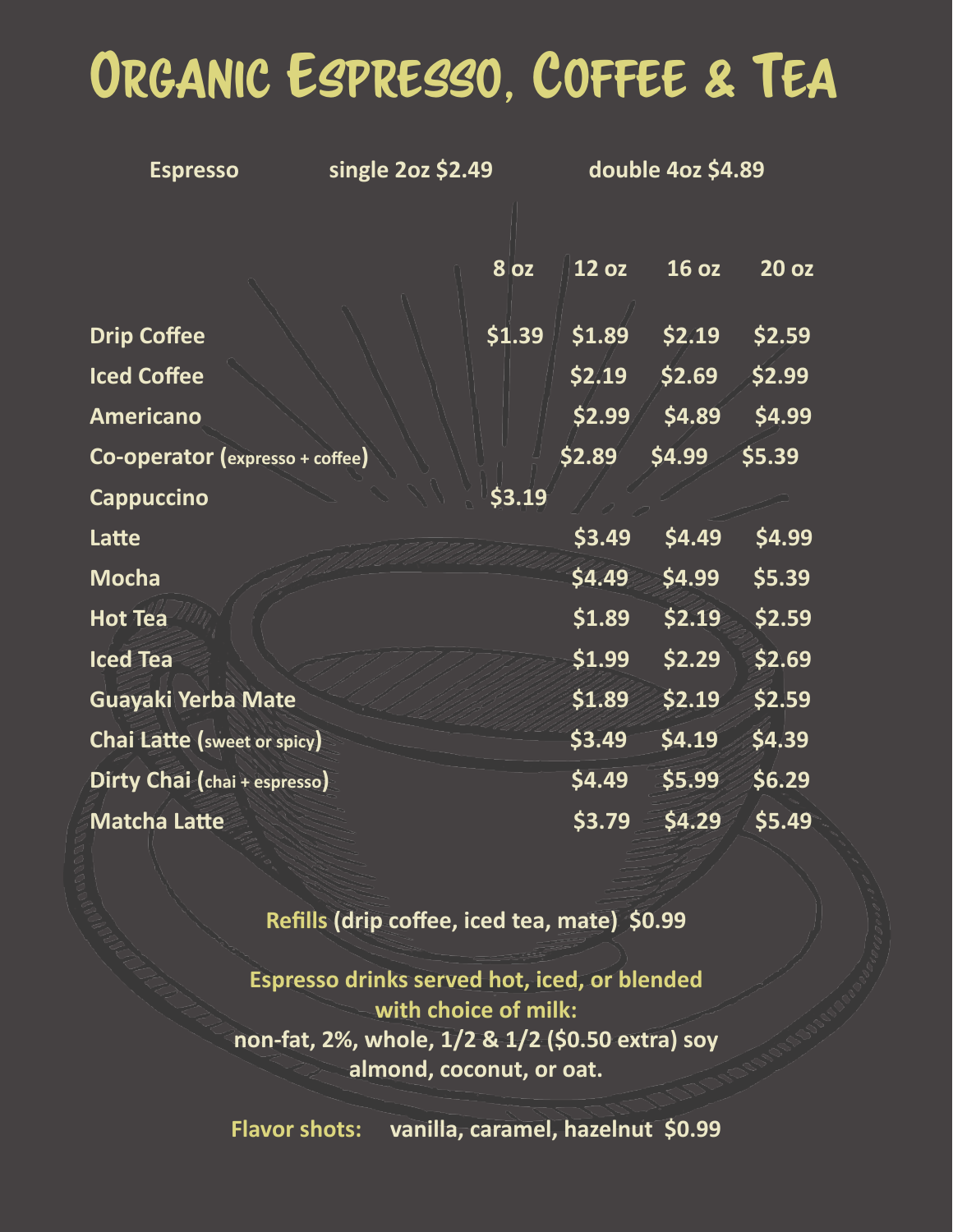## ORGANIC SMOothies **16 oz \$6.99**

**PARADISE BLEND kale, spinach, blueberry, pineapple, banana, ginger**

**TROPICAL BLEND kale, spinach, mango, pineapple, banana, parsley**

> **GREEN DREAM kale, spinach, apple, lemon, parsley**

**STRAW-NANA SUNRISE apple juice, strawberry kefir, strawberry, banana**

**MENDO MANGO apple juice, coconut milk, mango, strawberry, banana**

**BERRY BLAST-OFF apple juice, choice of strawberry or rasberry kefir, strawberry, blueberry**

> **PIÑA COLADA coconut milk, pineapple, banana, vanilla**

**MOCHA MONKEY iced coffee, milk of choice, chocolate, banana**

> **CO-OPSICLE heavy cream, orange juice, vanilla**

**ACAÍ OF RELIEF coconut milk, acaí, banana, strawberry, bee pollen**

**Additions \$1**

*Supercharge your smoothie!*

**almond butter - chia seeds - flax seeds - bee pollen hemp hearts - collagen - raw protein - raw meal - mct oil green vibrance - whey protein - acaí**